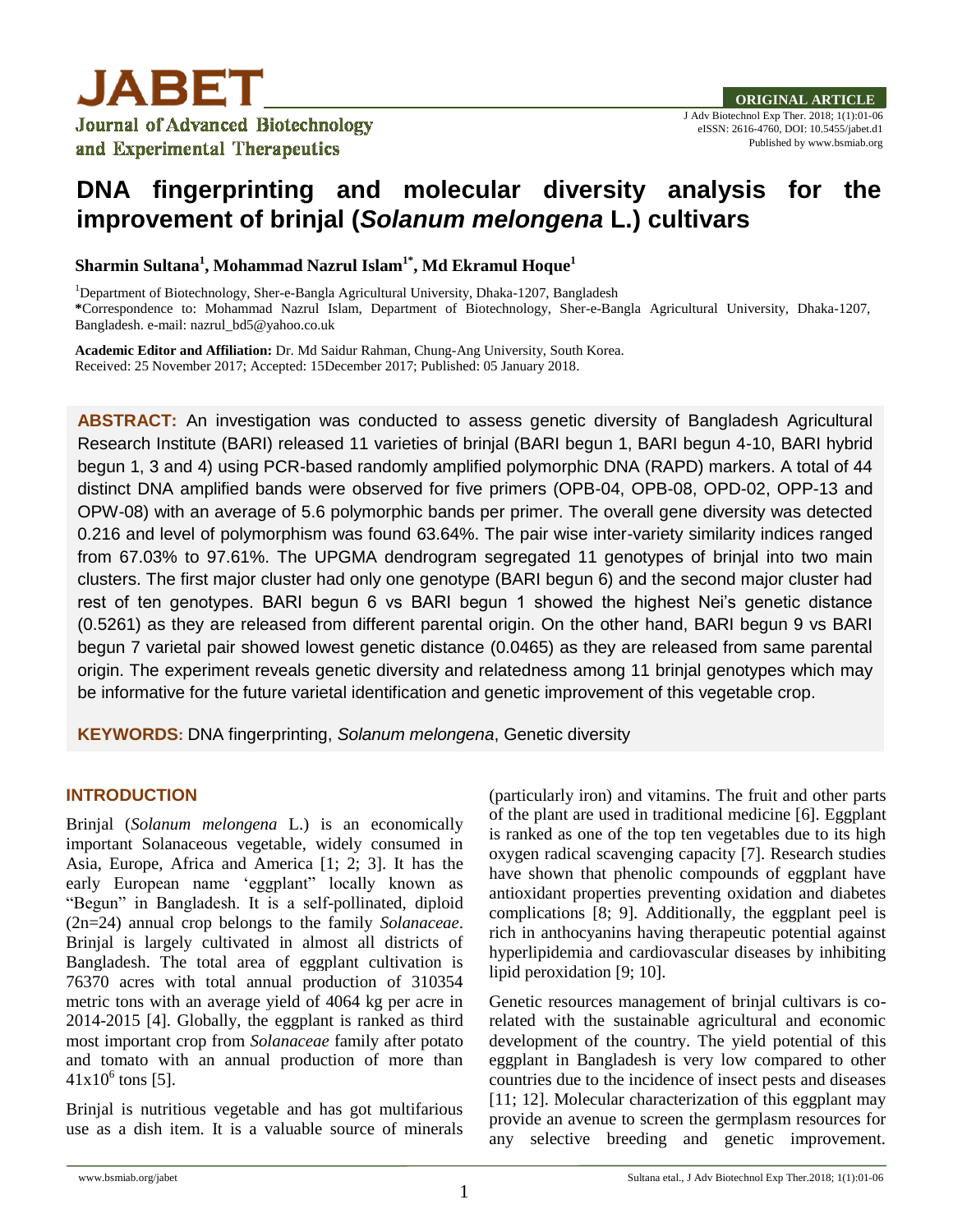Molecular markers are reliable tools to characterize the DNA profile of plant genotypes to study the genetic diversity. In Bangladesh, genetic data on brinjal is not rich enough. So genetic status of this important crop is needed to be established and documented by using DNA markers which may provide valuable information for further breeding programme. Randomly amplified polymorphic DNA (RAPD) markers are effective for the evaluation of genetic diversity due to easy application and relatively low expensive compared to other molecular markers [13; 14]. Molecular characterization by RAPD markers is easy and rapid. RAPD markers are being used for the identification of genetic relationship among cultivars [15; 16].

The present investigation was formulated with the objective of studying genetic variation among the different released brinjal cultivars through RAPD markers, molecular characterization by DNA profiling and **t**o reveal phylogenetic relatedness and genetic distance among the brinjal genotypes.

## **MATERIALS AND METHODS**

## **Experimental plant materials and their sources**

The plant materials for this study consisted of 11 brinjal varieties namely BARI begun 1, BARI begun 4-10, F1 hybrids (BARI hybrid begun 1, 3 and 4). All the varieties were collected from Horticulture Research Centre (HRC) of Bangladesh Agricultural Research Institute (BARI), Joydebpur, Gazipur. Seedlings were grown at the Laboratory of Department of Biotechnology at Sher-e-Bangla Agricultural University, Dhaka in earthen tubs containing soils collected from nursery.

# **Genomic DNA isolation**

Genomic DNA of the brinjal seedlings was isolated following protocol described by Saghai-Maroof and coworkers [17] as well as Islam and co-workers [18; 19] with some modifications. Approximately 200 mg of young leaves of 30 days old plants were cut into minuscule pieces, homogenized and digested with extraction buffer (pH= 8.0): 50 mM Tris-HCl, 25 mM EDTA (Ethylene diamine tetraacetic acid), 300 mM NaCl and 1% SDS (Sodium Dodecyl Sulfate). Following incubation for 20 minutes at 65°C with intermittent shaking, the mixture was vortexed with an equal volume of phenol: chloroform: isoamyl alcohol (25:24:1, v/v/v) for 20 seconds. The emulsified mixture was centrifuged at 13000 rpm for 10 minutes. The supernatant was used for precipitation with 2/3 volume of 100% alcohol in presence of 0.3 M sodium acetate and DNA was pelleted by centrifugation. The DNA pellets were then washed with 70% ethanol. The air dried DNA pellets were resuspended in an appropriate volume of TE buffer (10 mM Tris-HCl, 1 mM EDTA, pH=8.0) and finally treated with RNAse and stored at -20°C. The quality and quantity of DNA were checked by electrophoresis and spectrophotometer, respectively.

# **Screening and selection of RAPD primers**

Initially, nine decamer primers namely OPA-18, OPB-04, OPB-06, OPB-08, OPD-02, OPF-08, OPG-19, OPP-13 and OPW-08 (Operon Technologies, Inc. Alameda, California, USA) were selected and screened by polymerase chain reaction (PCR) for their ability to produce polymorphic patterns in brinjal varieties and five primers (OPB-04, OPB-08, OPD-02, OPP-13 and OPW-08) which gave reproducible and distinct polymorphic amplified products were selected finally for RAPD analysis.

# **Polymerase chain reaction**

PCR reactions were performed for each DNA sample in a 25 µL reaction mix containing 12.5 µL 2X Taq Master mix (Gene ON, Germany), 2.5 µL of RAPD primer (10 pM), 7.5 µL of sterile de-ionized water and 2.5 µL of genomic DNA (25ng/ µL). DNA amplification was performed in an oil-free thermal cycler by setting a thermal profile as pre-heating at  $95^{\circ}$ C for 5 min followed by 33 cycles of 45 s denaturation at  $95^{\circ}$ C, 30 s annealing at  $30^{\circ}$ C and extension at  $72^{\circ}$ C for 1 min. After the last cycle, a final step of 5 min at  $72^{\circ}$ C was added to allow complete extension of all amplified fragments.

# **Visualization of PCR products**

PCR products were confirmed by electrophoresis on 1.5 % agarose gel containing  $1 \mu$ L ethidium bromide (10 mg/L) in 1X TBE buffer at 85 V for 50 min. After electrophoresis, the gel was taken out carefully from the gel chamber and was placed on high-performance ultraviolet light box (UV trans-illuminator) of gel documentation for checking the RAPD bands and photographed by a Gel Cam Polaroid camera.

# **RAPD data analysis**

Following electrophoresis, the sizes of the PCR products were estimated by comparisons of distance travelled by each fragment with distance travelled by known size fragments of the DNA molecular weight markers (100 bp DNA ladder, Genei, India or 1 Kb DNA ladder, BRIC, Korea). All distinct bands or fragments (RAPD markers)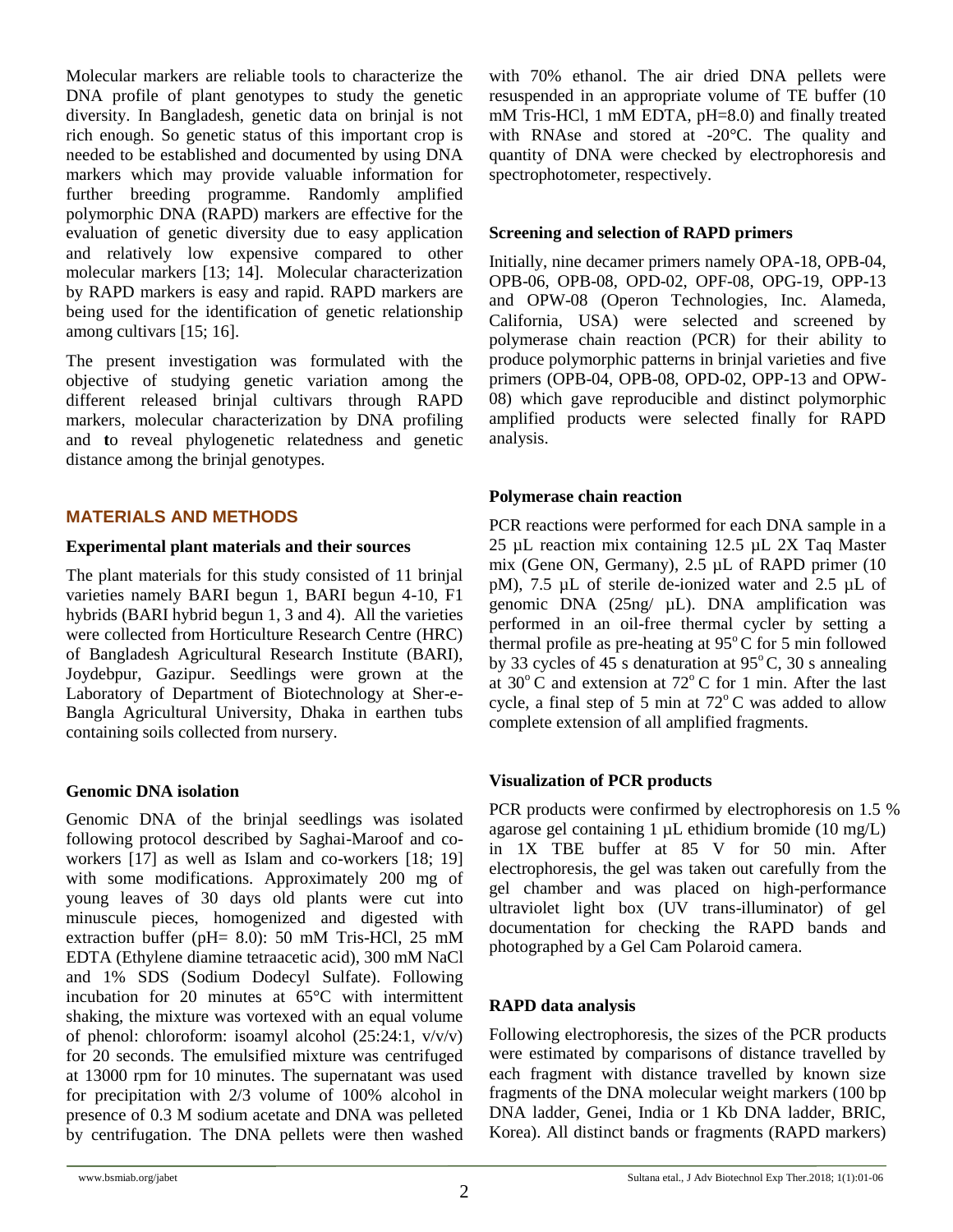were thereby given identification numbers according to size and scored visually on the basis of their presence (1) or absence (0), separately for each variety for each primer. The scores recorded for all RAPD primers were then pooled to create a single data matrix. This was used to compare the frequencies of all polymorphic RAPD markers among populations with 1000 simulated samples using POPGENE (version 1.31) [20] computer program. The size of the RAPD markers were estimated by using the software DNA frag, version 3.03 [21]. Nei"s [22] genetic distance values were calculated based on the frequencies of polymorphic markers using the POPGENE (Version 1.31) computer package [20]. For each population group, Nei"s gene diversity (h) was calculated for each locus and then averaged over all loci.

These parameters were performed using POPGENE software [20] in the formula: h=1- $\sum pi^2$ , I=  $\sum pi \log pi$ , where  $pi =$  the frequency of the allele i in the population. A value indicates small genetic distances, 0.10-0.15 indicates moderate genetic distances, 0.15-0.2 indicates high genetic distances and  $>0.2$  indicates very large genetic distances [23]. The dendrogram was constructed using POPGENE (Version 1.31) [20]. Genetic similarity values were calculated manually based on the formula, Similarity Index (SI) =  $2N_{XY}/(N_X + N_Y)$ ; where,  $N_{XY}$  is the number of RAPD bands shared by individuals X and Y, respectively, and  $N_X$  and  $N_Y$  are the number of bands in individuals X and Y, respectively [24; 25].

## **RESULTS**

#### **Profiling of RAPD bands and their polymorphisms**

A total of 44 distinct and different PCR based RAPD bands were produced with 8.8 per primer. The size of the bands ranges from 198 to 2898 bp (Table 1)). The highest number of bands (12) was generated by primer OPD-02. Besides, the primer OPB-04, OPB-08, OPP-13 and OPW-08 generated 8 scorable bands each. The RAPD banding profile is shown in Figure 1. The highest proportion of polymorphic bands (87.5%) was detected by primer OPW-08 while primer OPB-04 detected the least proportion (37.5%) and overall level of polymorphism was 63.64% (Table 1). The average values of Nei"s gene diversity for the RAPD primers ranged from 0.083 to 0.388 with an overall value of 0.216 (Table 1).

**Table 1.** RAPD primers with corresponding number and size range of bands together with percentage of polymorphic loci and Nei"s gene diversity values observed in 11 brinjal varieties

| Name of<br><b>RAPD</b><br>primer | Sequence of the<br>primer | $G$ C<br>content<br>(%) | No. of<br>bands<br>scored | Size ranges<br>(bp)<br>observed | No. of<br>polymorphic<br>bands | Percentage<br>of<br>polymorphic<br>loci | Nei's<br>gene<br>diversity<br>(average) |
|----------------------------------|---------------------------|-------------------------|---------------------------|---------------------------------|--------------------------------|-----------------------------------------|-----------------------------------------|
| <b>OPB-04</b>                    | <b>GGACTGGAGT</b>         | 60%                     | 8                         | 206-2836                        | 3                              | 37.5                                    | 0.169                                   |
| <b>OPB-08</b>                    | <b>GTCCACACGG</b>         | 70%                     | 8                         | 198-1157                        | 5                              | 62.5                                    | 0.198                                   |
| $OPD-02$                         | <b>GGACCCAACC</b>         | 70%                     | 12                        | 419-3898                        | 9                              | 75                                      | 0.242                                   |
| <b>OPP-13</b>                    | GGAGTGCCTC                | 70%                     | 8                         | 222-870                         | $\overline{\bf{4}}$            | 50                                      | 0.083                                   |
| <b>OPW-08</b>                    | <b>GACTGCCTCT</b>         | 60%                     | 8                         | 267-897                         |                                | 87.5                                    | 0.388                                   |

## **Inter-variety similarity indices**

Inter-varietal similarity indices (Sij) ranged from 67.03% to 97.61% (Data are not shown due to large sized table). The highest similarity indices (97.61%) were found between BARI begun 7 and BARI begun 9. BARI begun 6 and BARI begun 10 showed least inter-variety similarity indices 67.03%. All the 55 varietal pairs were not homogenous at different number of loci.



**Figure 1.**DNA fingerprinting profile of 11 brinjal varieties based on five RAPD primers, (A) OPB-04, (B) OPB-08, (C) OPD-02, (D) OPP-13 and (E) OPW-08. Lane 1: BARI begun 1, lane 2: BARI begun 4, lane 3: BARI begun 5, lane 4: BARI begun 6, lane 5: BARI begun 7, lane 6: BARI begun 8, lane 7: BARI begun 9, lane 8: BARI begun 10, lane 9: BARI hybrid begun 1, lane 10: BARI hybrid begun 3, lane 11: BARI hybrid begun 4. Ms: M1=100 bp DNA ladder and M2: 1 kb DNA ladder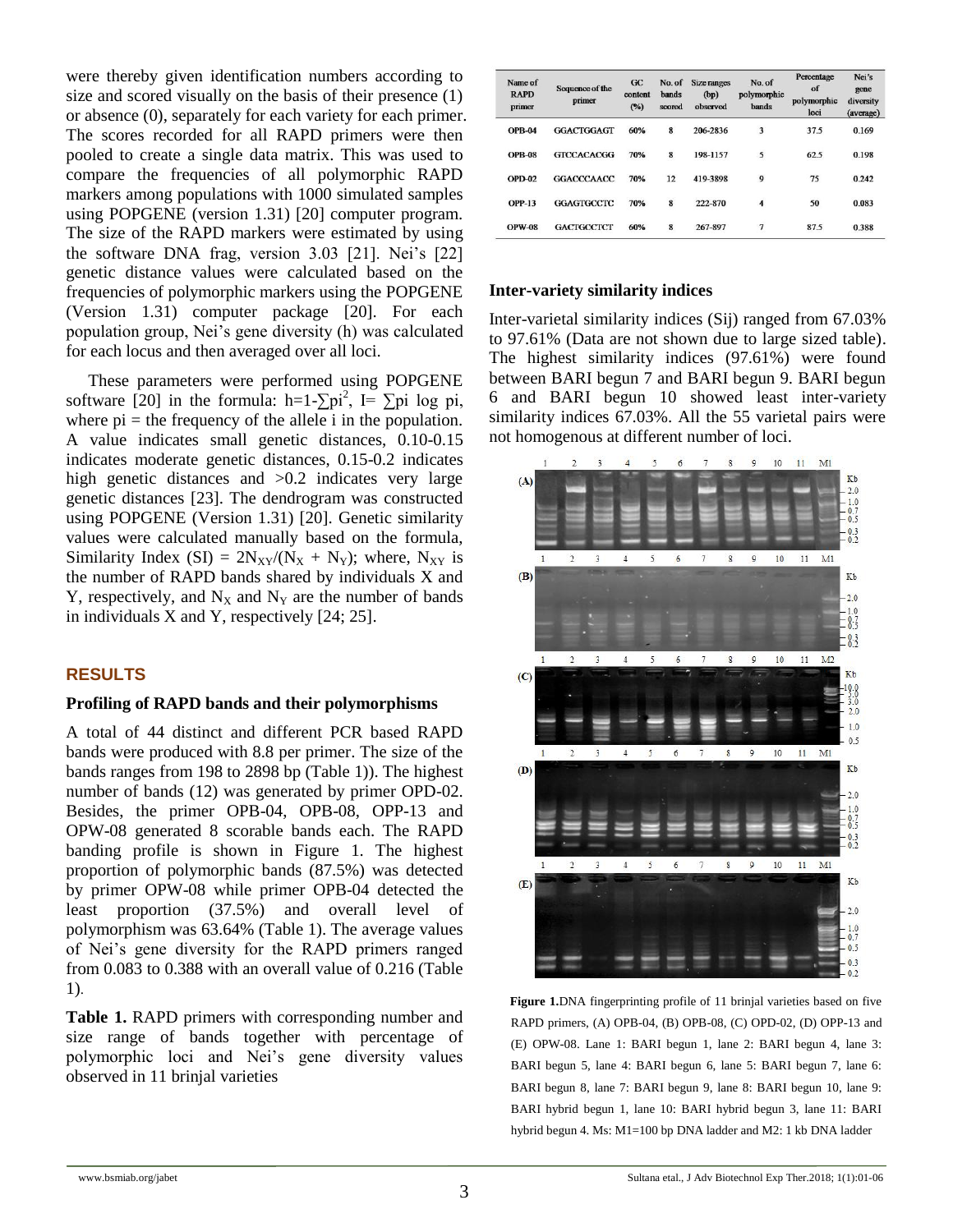## **Genetic identity and genetic distance**

The highest Nei"s genetic identity (0.9545) was observed in BARI begun 9 vs BARI begun 7 varietal pairs whereas the lowest genetic identity (0.6136) was estimated in BARI begun 6 vs BARI begun 5 varietal pair (Table 2).



**Figure 2.** The UPGMA (Unweighted pair group method of arithmetic mean) dendrogram based on Nei"s (1972) genetic distance within 11 brinjal varieties according to RAPD analysis

The result indicates that the low or high level genetic distance exists between varieties with their same or different origins. BARI begun 6 vs BARI begun 1 showed highest Nei's genetic distance (0.5261) as they are released from different parental origin. On the other hand BARI begun 9 vs BARI begun 8 varietal pair showedlowest genetic distance (0.0706) as they are released from same parental origin. This variation might be created due to geographical origin.

## **Phylogenetic relatedness and construction of dendrogram**

Phylogenetic dendrogram based on Nei's (1972) genetic distance using Unweighted Pair Group Method of Arithmetic Means (UPGMA) indicated the segregation of 11 genotypes of brinjal into two main clusters, "A" and "B" (Figure 2). The first major cluster "A" had only one genotype (BARI begun 6) and the second major cluster "B" had rest of ten genotypes. The second major cluster subdivided into two minor clusters  $(C & D)$  in which one cluster "D" had only one genotype (BARI begun 1) and the other cluster "C" had rest of the nine varieties. This minor cluster further subdivided into two clusters  $(E \& E)$ . In which cluster E divided into two sub clusters (G and H). BARI hybrid begun 1 formed cluster "G" and BARI begun 7, BARI begun 8 and BARI begun 9 grouped in cluster "H". Cluster "I" and "J" were the subdivision of cluster "F". BARI hybrid begun 3 and BARI hybrid begun 4 formed cluster 'I' and BARI begun 4, BARI begun 5 and BARI begun 10 were grouped in cluster 'J'.

#### **DISCUSSION**

With advancement of DNA marker technology, molecular characterization plays a vital role in managing and utilizing plant genetic resources [26]. It is immensely helpful in selective breeding from diverse parents to widen the breeding gene pool [27]. Thereby, DNA markers are increasingly adopted as an effective and

Table 2. Nei's genetic identity (above diagonal) and genetic distance (below diagonal) values between 11 brinjal varieties.

| Acc. No.                      | <b>BARI</b><br>begun 1 | <b>BARI</b><br>begun 4 | <b>BARI</b><br>begun 5 | <b>BARI</b><br>begun 6 | <b>BARI</b><br>begun 7 | <b>BARI</b> begun<br>8 | <b>BARIbegin</b><br>$\mathbf{9}$ | <b>BARI</b> begun<br>10 | <b>BARI</b> hybrid<br>begun 1 | <b>BARI</b> hvbrid<br>begun 3 | <b>BARI</b> hybrid<br>begun 4 |
|-------------------------------|------------------------|------------------------|------------------------|------------------------|------------------------|------------------------|----------------------------------|-------------------------|-------------------------------|-------------------------------|-------------------------------|
| <b>BARIbegun 1</b>            | ****                   | 0.795                  | 0.750                  | 0.590                  | 0.681                  | 0.750                  | 0.681                            | 0.750                   | 0.750                         | 0.681                         | 0.750                         |
| <b>BARIbegun4</b>             | 0.228                  | $****$                 | 0.863                  | 0.659                  | 0.750                  | 0.727                  | 0.795                            | 0.863                   | 0.772                         | 0.795                         | 0.863                         |
| <b>BARIbegun 5</b>            | 0.287                  | 0.146                  | ****                   | 0.613                  | 0.795                  | 0.727                  | 0.795                            | 0.863                   | 0.681                         | 0.750                         | 0.863                         |
| <b>BARIbegun 6</b>            | 0.526                  | 0.416                  | 0.488                  | ****                   | 0.681                  | 0.659                  | 0.636                            | 0.659                   | 0.659                         | 0.681                         | 0.659                         |
| <b>BARIbegun7</b>             | 0.383                  | 0.287                  | 0.228                  | 0.383                  | $****$                 | 0.931                  | 0.954                            | 0.704                   | 0.795                         | 0.818                         | 0.704                         |
| <b>BARIbegun 8</b>            | 0.287                  | 0.318                  | 0.318                  | 0.416                  | 0.070                  | ****                   | 0.931                            | 0.681                   | 0.818                         | 0.750                         | 0.636                         |
| <b>BARIbegin9</b>             | 0.383                  | 0.228                  | 0.228                  | 0.452                  | 0.046                  | 0.070                  | ****                             | 0.750                   | 0.840                         | 0.818                         | 0.704                         |
| <b>BARIbegin 10</b>           | 0.287                  | 0.146                  | 0.146                  | 0.416                  | 0.350                  | 0.383                  | 0.287                            | ****                    | 0.818                         | 0.750                         | 0.863                         |
| <b>BARI</b> hybrid<br>begun 1 | 0.287                  | 0.257                  | 0.383                  | 0.416                  | 0.228                  | 0.200                  | 0.173                            | 0.200                   | ****                          | 0.840                         | 0.772                         |
| <b>BARI</b> hybrid<br>begun 3 | 0.383                  | 0.228                  | 0.287                  | 0.383                  | 0.200                  | 0.287                  | 0.200                            | 0.287                   | 0.173                         | ****                          | 0.886                         |
| <b>BARI</b> hybrid<br>begun 4 | 0.287                  | 0.146                  | 0.146                  | 0.416                  | 0.350                  | 0.452                  | 0.350                            | 0.146                   | 0.257                         | 0.120                         | ****                          |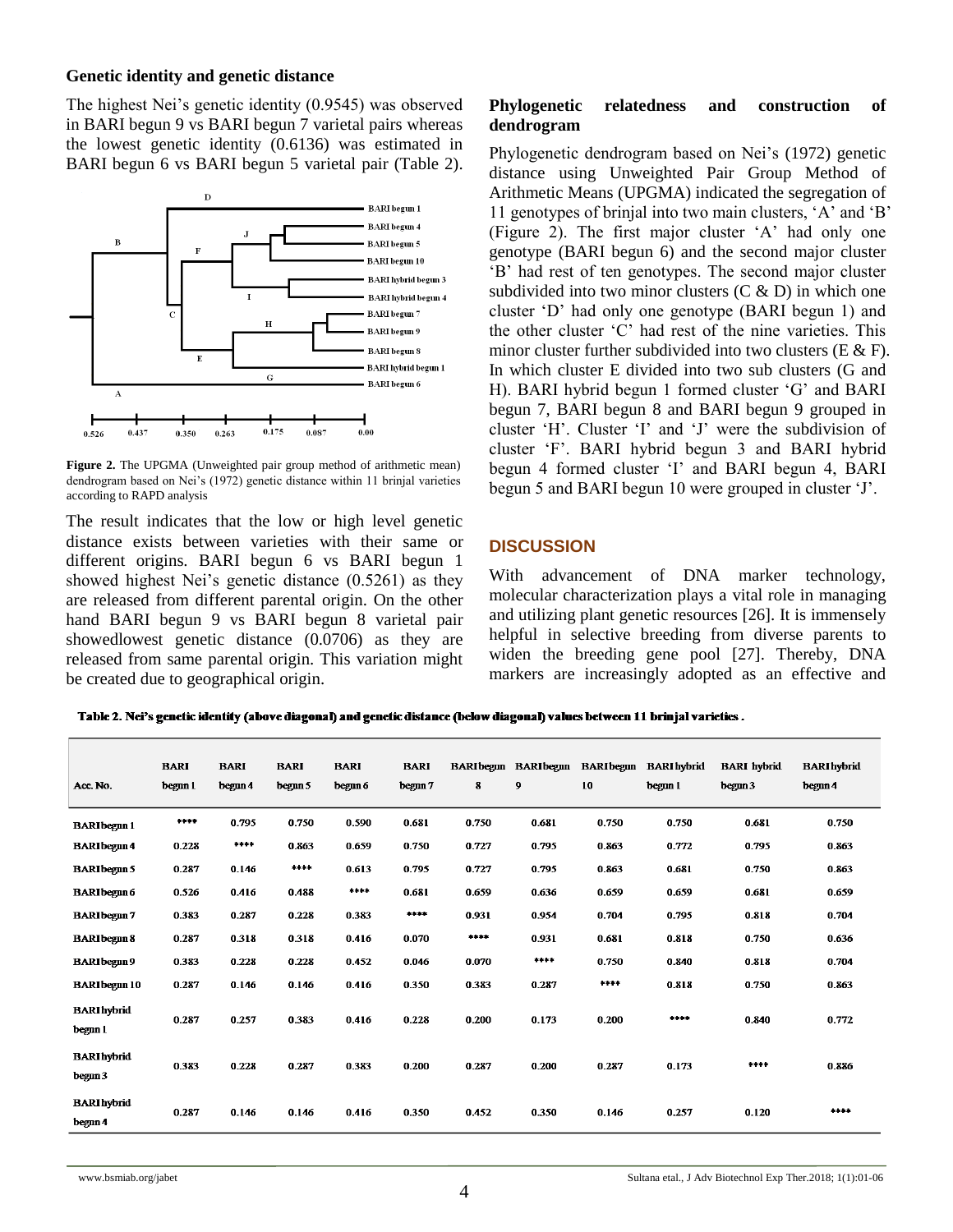appropriate tool for basic and applied studies addressing biological components in agricultural production systems [28].

In the present study, the overall level of polymorphism (63.64%) indicated the effectiveness of RAPD technique to investigate genetic diversity among the different genotypes of brinjal. Number of polymorphic bands ranged from 3-9 with an average of 5.6. Verma and coworkers [29] reported 5.58 bands per primer and Islam and co-workers [30] found 5.67 bands per primer in brinjal varieties which are mostly consistent with the present study. Almost similar level of polymorphisms was reported in different experiment with brinjal and other eggplants, for instance 57.89% [31], 57.58% [32]. In contrast, higher level of polymorphism in brinjal germplasm was obtained by Aguoru and co-workers [33] (83.33%) as well as by Islam and coworkers [30] (70.59%). The value of overall gene diversity was 0.216 in this study which is very close to the findings reported by Biswas and co-workers [31], where they observed overall gene diversity value of 0.23 among 10 promising brinjal varieties with RAPD markers.

Karihaloo and co-workers [34] reported the highest similarity (0.947) between *S. insanum* and *S. melongena* while analyzing genetic similarity of 52 accessions of *Solanum*. The present study indicates a high level of genetic variation within some brinjal varieties which were perceived from the data of inter-variety similarity indices and genetic distance value. Phylogenetic clustering patterns based on genetic distance values also indicated diverse relationship that occurred might be due to geographical origin of the parental varieties.

Finally it can be concluded that high degree of diversity of the studied brinjal cultivars may be attributable to genetic improvement programme based on the clustering patterns. It will also provide support for selection of crossing combinations from parental genotypes and for broadening the genetic basis of breeding programs. Due to having some medicinal values particularly against cancer, diabetes and cardiovascular disease, marker assisted breeding and production of this important eggplant may contribute to enrich diets and bring health benefits.

## **ACKNOWLEDGEMENT**

The authors express thanks to the Ministry of Science and Technology, Government of the Peoples" Republic of Bangladesh for providing NST (National Science and Technology) fellowship with financial support to conduct this fundamental research.

# **AUTHOR CONTRIBUTIONS**

SS performed the experiment; MNI and MEH conceived the study; SS and MNI analyzed the data; SS and MNI wrote the paper.

# **CONFLICT OF INTERESTS**

The authors declare no conflict of interest.

## **REFERENCES**

- [1] Harish DK, Agasimani AK, Imamsaheb SJ, Patil SS. Growthand yield parameters in brinjal as influenced by organic nutrient management and plant protection conditions. Res J AgrilSci 2011; 2(2): 221-25.
- [2] Ali Z, Xu ZL, Zhang DY, He XL, Bahadur S, Yi JX. Molecular diversity analysis of eggplant (Solanummelongena) genetic resources. Genet Mol Res 2011; 10(2): 1141-55.
- [3] Kumar G, Meena BL, Kar R, Tiwari SK. Morphological diversity in brinjal (Solanummelongena L.) germplasm accessions. Plant Genet Resour 2008; 6(3): 232-36.
- [4] BBS. Yearbook of Agricultural Statistics-2015 (27th Series), Bangladesh Bureau of Statistics, Ministry of Planning, Government of the People's Republic of Bangladesh, Dhaka, Bangladesh, 2016.
- [5] Food and Agriculture Organization (FAO) of the United Nations, Agriculture database, 2010.
- [6]Kashyap V, Kumar S, Collonier C, Fusari F, Haicour R, Rotino GL, Sihachak RD, Rajam MV. Biotechnology of eggplant.SciHort 2003; 97(1): 1-25.
- [7] Jung EJ, Bae MS, Jo EK, Jo YH, Lee SC. Antioxidant activity of different parts of eggplant. J Med Plants Res 2011; 5(18): 4610-15.
- [8] Kwon YI, Apostolidis E, Shetty K. In vitro studies of eggplant (Solanummelongena) phenolics as inhibitors of key enzymes relevant for type 2 diabetes and hypertension. BioresourTechnol 2008; 99(8): 2981-88.
- [9]Scorsatto M, Pimentel AC, Silva AJR, Sabally K, Rosa G, Oliveira GMM. Assessment of bioactive compounds, physicochemical composition, and in vitro antioxidant activity of eggplant flour.Int J CardiovascSci 2017; 30(3): 235-42.
- [10]Basuny AM, Arafat SM, El-Marzooq MA. Antioxidant and antihyperlipidemic activities of anthocyanins from eggplant peels. J Pharma Res Rev 2012; 2(3): 50-57.
- [11] Das AN, Singh BR. Field reaction of brinjal varieties against shoot and fruit borer, Leucinodesorbonalis. Environ Eco 2000; 8(2): 761-62.
- [12] Rashid MM. A Guidebook of Plant Pathology.Department of Plant Pathology, Hajee Mohammad Danesh Science and Technology University, Bangladesh, 2000, p58.
- [13] Williams JGK, Hanafey MK, Rafalski JA, Tingey SV. Genetic analysis using random amplified polymorphic DNA markers. Methods Enzymol 1990; 1218: 704-40.